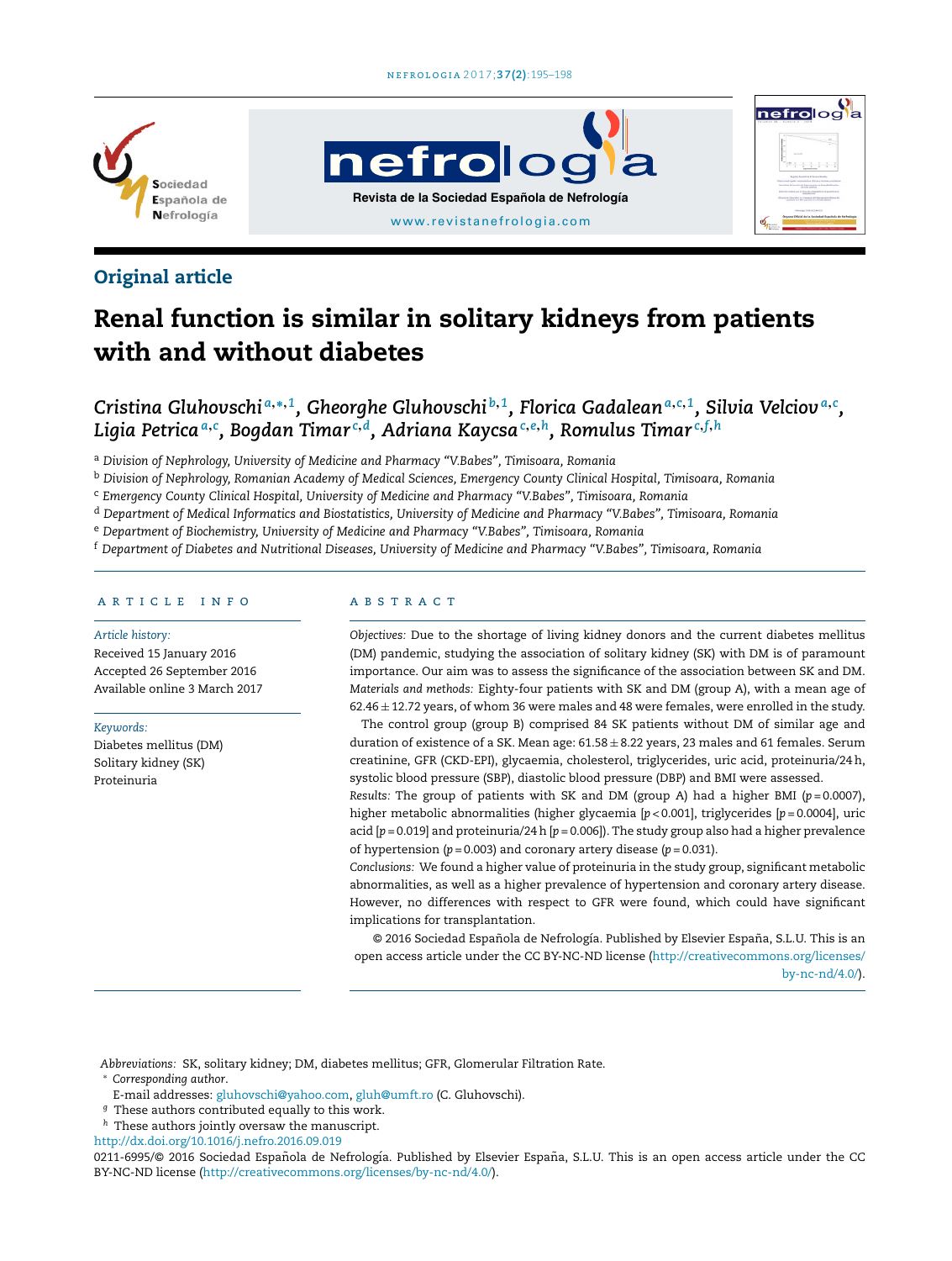# *Palabras clave:*

Diabetes Mellitus (DM) Riñón único (SK) Proteinuria

## La función renal es similar en los riñones únicos de los pacientes con y sin diabetes

## r e s u m e n

*Objectivos:* Dada la reducción del número de los donantes vivos de rinones ˜ y la pandemia de diabetes mellitus (DM), estudiar la asociación del riñón único (RU) con la DM es de la mayor importancia. Nuestro objetivo fue evaluar la significación de la asociación entre el RU y la DM.

*Material y métodos:* Han sido estudiados 84 pacientes con RU y DM (grupo A), con edad media de 62,46  $\pm$  12,72 años; eran 36 hombres y 48 mujeres.

El grupo control (grupo B) ha estado compuesto por 84 pacientes con RU sin DM, de la misma edad y del mismo periodo de tiempo que el grupo A; la edad media de estos pacientes fue de 61,58  $\pm$  8,22 años; eran 23 hombres y 61 mujeres.

Hemos evaluado la creatinina sérica, el FG (CKD-EPI), la glucemia, el colesterol, los triglicéridos, el acido úrico, la proteinuria de 24 h, la tensión arterial sistólica (TAS), la tensión arterial diastólica (TAD) y el IMC.

*Resultados:* El grupo de los pacientes con RU y DM (el grupo A) tuvo valores mayores del IMC (p = 0,0007), anomalías metabólicas más elevadas (la glucemia [p < 0,001], los triglicéridos  $[p = 0,0004]$ , el acido úrico  $[p = 0,019]$  y una proteinuria/24 h también más elevada  $[p = 0,006]$ ). El grupo de estudio tuvo también una prevalencia elevada de la TA ( $p = 0,003$ ) y de la enfermedad arterial coronaria ( $p = 0,031$ ).

*Conclusiones:* Hemos encontrado un valor más elevado de la proteinuria en el grupo estudiado, anomalías metabólicas importantes y también prevalencia más alta de la TA y de la enfermedad arterial coronaria, pero ninguna diferencia entre los FG, lo que puede tener una implicación importante en el trasplante.

© 2016 Sociedad Española de Nefrología. Publicado por Elsevier España, S.L.U. Este es un artículo Open Access bajo la licencia CC BY-NC-ND [\(http://creativecommons.org/licenses/](http://creativecommons.org/licenses/by-nc-nd/4.0/) [by-nc-nd/4.0/\)](http://creativecommons.org/licenses/by-nc-nd/4.0/).

## Introduction

Diabetes mellitus (DM) is associated during its evolution with renal function impairment. The progression of diabetic nephropathy is related to the processes of hypertrophy and hyperfiltration at the level of the kidneys. Early Glomerular Filtration Rate elevation plays a central role in the pathogenesis and progression of renal disease in diabetes.<sup>[1](#page-3-0)</sup>

The solitary kidney (SK) is also associated with hypertrophy and hyperfiltration phenomena. The question is raised whether the phenomena of hypertrophy and hyperfiltration in the SK associated with DM are summed up. SK status and DM could have an additive effect on hypertrophy and hyperfiltration.

The possibility exists of a greater risk of individuals with a SK to present nephropathy in the case of coexistence of associated diabetes mellitus.[2](#page-3-0)

DM can be considered to represent a risk factor in case of association with the SK.

However, it is worth remembering that only some of the diabetic patients develop diabetic nephropathy, which indicates the intervention of a genetic factor.

Due to the shortage of living kidney donors and the current DM pandemics, studying the association of the SK with DM is of paramount importance.

Many diabetic donor kidneys have been given to diabetic recipients with early graft survival being similar to that among nondiabetic recipients.[3](#page-3-0)

Becker et al. suggest that diabetic kidneys can safely expand the donor pool and that diabetic kidneys can be used in transplantation without risk to patient or graft survival. Preexisting diabetic injury in the donor may increase the risk for proteinuria, compromised renal function, and posttransplant glucose intolerance.[4](#page-3-0)

The aim of our study was to assess the significance of the association between the SK and the presence or absence of DM.

## Methods

Eighty-four patients with SK and DM (group A), mean age:  $62.46 \pm 12.72$  years, 36 M and 48 F, with a mean duration of a SK of  $15.7 \pm 15.15$  years were enrolled into the study. Six patients (7.14%) had a congenital SK.

The control group (group B) comprised 84 SK patients without DM of similar age and duration of existence of a SK: mean age:  $61.58 \pm 8.22$  years, 23 M and 61 F, and mean duration of existence of a SK:  $15.26 \pm 13.76$  years. Four patients (4.76%) had a congenital SK.

The inclusion criteria were history of unilateral nephrectomy in patients with surgically acquired SK and presence of a SK confirmed by at least two imaging methods in patients with congenital SK.

The study was approved by the Ethics Committee of the Emergency Clinical County Hospital Timisoara, Romania.

All patients were assessed for serum Creatinine, GFR(CKD-EPI), glycemia, cholesterol, triglycerides, serum uric acid,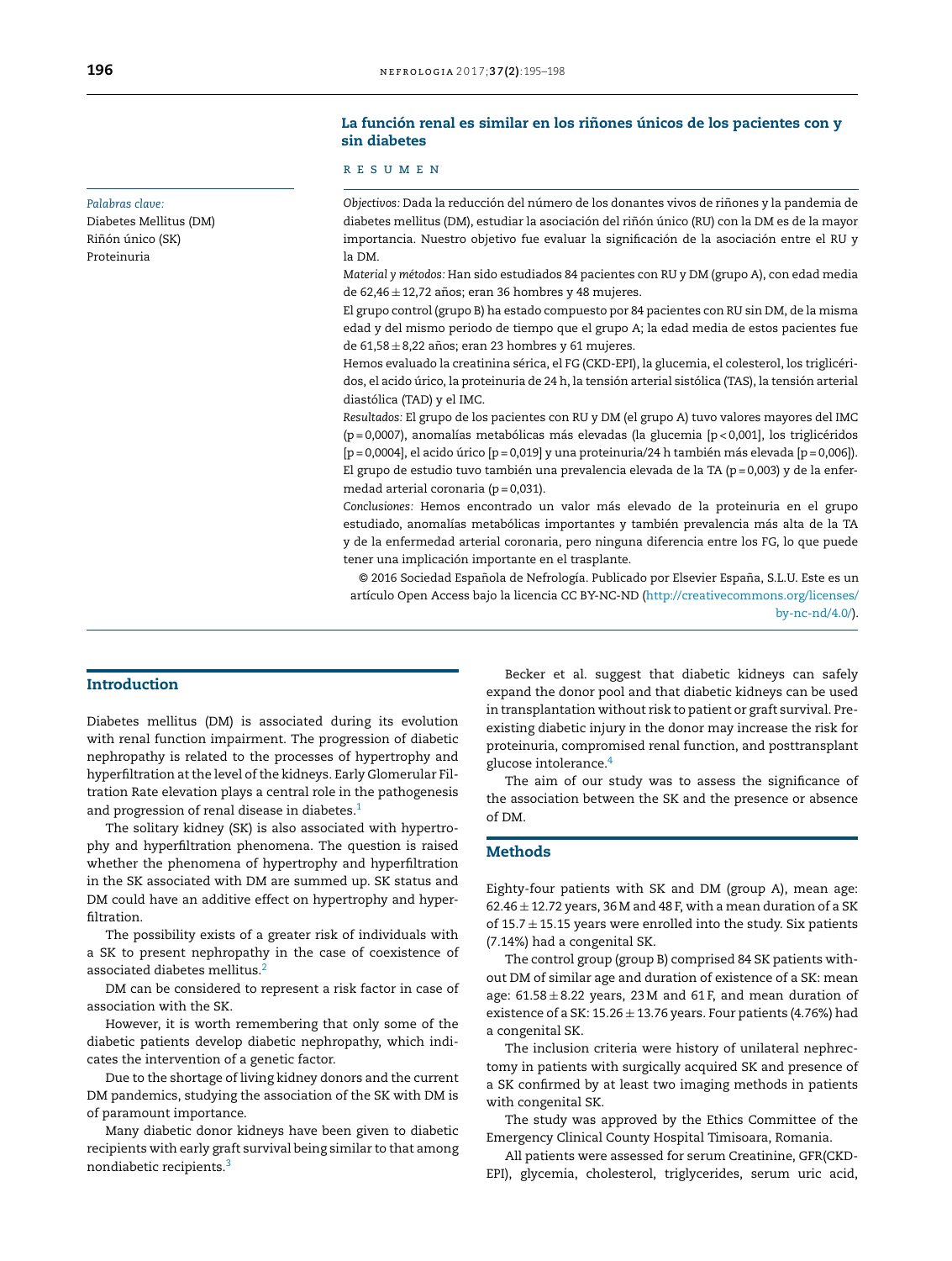| Table 1 – Comparative assessment of solitary kidney patients with (group A) and without Diabetes Mellitus (Group b). |             |                   |                   |         |
|----------------------------------------------------------------------------------------------------------------------|-------------|-------------------|-------------------|---------|
| Parameter                                                                                                            |             | Group $A(n=84)$   | Group $B(n=84)$   | P value |
| Age (years)                                                                                                          |             | 62.5(12.7)        | 61.6(8.2)         | 0.594   |
| Gender                                                                                                               | Male $(\%)$ | $42.9$ [n=36]     | $27.4$ [n=23]     | 0.036   |
|                                                                                                                      | Female (%)  | $57.1$ [n=48]     | $72.6[n=61]$      | 0.043   |
| Duration of SK (years)                                                                                               |             | 15.7(15.2)        | 15.3(13.8)        | 0.931   |
| Age at nephrectomy for patients with                                                                                 |             | 50.4 (13.9)[n=78] | 48.6 (13.0)[n=80] | 0.425   |
| surgically acquired SK                                                                                               |             |                   |                   |         |
| Duration of DM (years)                                                                                               |             | 8.78(8.6)         |                   |         |
| BMI(kg/sqm)                                                                                                          |             | 30.9(6.9)         | 27.6(5.0)         | < 0.001 |
| Systolic BP (mmHg)                                                                                                   |             | 134.5 (21.4)      | 140.5 (22.2)      | 0.078   |
| Diastolic BP(mmHg)                                                                                                   |             | 77.0 (10.9)       | 83.6(13.7)        | 0.001   |
| Serum Creatinine (mg/dL)                                                                                             |             | 1.8(1.4)          | 1.5(0.8)          | 0.340   |
| Glycemia (mg/dL)                                                                                                     |             | 170.2 (87.1)      | 97.75 (16.0)      | < 0.001 |
| Serum cholesterol (mg/dL)                                                                                            |             | 201.5 (59.7)      | 215.94 (62.3)     | 0.137   |
| Serum triglycerides (mg/dL)                                                                                          |             | 225.2 (179.8)     | 152.3 (73.4)      | < 0.001 |
| Uric acid (mg/dL)                                                                                                    |             | 6.6(2.1)          | 5.9(1.8)          | 0.019   |
| $HbA1c$ $(\%)$                                                                                                       |             | $8.7(2.1)$ [n=41] |                   |         |
| Proteinuria/24h (g/24h)                                                                                              |             | 0.6(1.0)          | 0.3(0.5)          | 0.006   |
| GFR(ml/min.1.73sqm)                                                                                                  |             | 50.6(25.7)        | 50.8(20.6)        | 0.962   |
| Arterial Hypertension(%)                                                                                             |             | $86.9[n=73]$      | $67.9[n=57]$      | 0.003   |
| Values expressed as mean (DS).                                                                                       |             |                   |                   |         |

proteinuria/24h, systolic blood pressure (SBP), diastolic blood pressure (DBP), BMI. Patients from group A were also assessed for HbA1c.

#### *Statistical analysis*

Data is presented as mean value  $\pm$  standard deviation. Mean values were compared using the *t*-student test (parametric variables) or the Mann–Whitney *U*-test (non-parametric variables). Percentages were compared using the chi-square test.

## Results

The comparative assessment of SK patients with DM (group A) vs. SK patients without DM (group B) is presented in Table 1.

DM refers to patients with Type 2 DM.

The group of patients with SK and DM (group A) had a significantly higher BMI (*p* = 0.0007), significantly higher metabolic abnormalities: glycemia (*p* < 0.001), triglycerides  $(p=0.0004)$ , uric acid  $(p=0.019)$ , and significantly higher proteinuria/24h (*p* = 0.006).

The study group also had a higher prevalence of arterial hypertension ( $p = 0.003$ ) and coronary artery disease ( $p = 0.031$ ).

The group of patients with SK without DM (group B) presented higher DBP than the study group A ( $p = 0.001$ ).

There was no difference in the Glomerular Filtration Rate (GFR) between the two groups (*p* = 0.962).

### Discussion

A reduced renal mass such as occurs in SK patients may augment the renal glomerular hyperfiltration associated with diabetes mellitus and increase the risk of later developing nephropathy.[5](#page-3-0)

Experimentally, glomerular hyperfiltration has been shown to result from elevations in the glomerular capillary blood flow and the glomerular capillary hydraulic pressure.<sup>[6](#page-3-0)</sup>

Experimental studies conducted by Whiteside et al. in dogs with DM induced by pancreatectomy found that after nephrectomy an additive effect on kidney hypertrophy was identified. $7$ Likewise, experimental studies in rats with streptozocininduced DM showed that nephrectomy of a kidney is associated after 3 months with worsening of diabetes-induced glomerular injury.<sup>[8](#page-3-0)</sup>

Our study assessed 84 SK patients with DM as compared to 84 SK patients without DM.

One objective of the study was to evaluate whether the adaptive phenomena of hypertrophy and hyperfiltration which accompany the SK are summed up with the ones encountered in DM, where the kidney also suffers phenomena of hypertrophy and hyperfiltration.

There was no difference in the Glomerular Filtration Rate (GFR) between the two groups, as such the supposition of the summation of the phenomena of hypertrophy and hyperfiltration of the solitary kidney and of diabetes mellitus could not be proven.

In order to interprete these data we took into consideration the duration of SK existence in the two groups of patients. We observed a similar duration of SK existence. As such, if the adaptive phenomena of hypertrophy and hyperfiltration of the SK are amplified by the presence of DM, the patients with DM should have shown greater values of the GFR, which proved not to be the case in our study.

It should be noted that in persons in whom nephrectomy was performed for a unilateral disease, the GFR will go up in time, reaching 75% of the normal value.<sup>[9](#page-3-0)</sup>

The congenital SK, due to its particular intrauterine development, presents about 75% of the nephrons of a person with 2 functional kidneys.

The reduced number of persons with congenital SK did not allow for a statistical interpretation of the GFR in patients with congenital SK in our study.

The duration of DM in our study group was  $8.78 \pm 8.55$ years, a time frame in which the phenomena of hypertrophy and hyperfiltration are manifest, however these